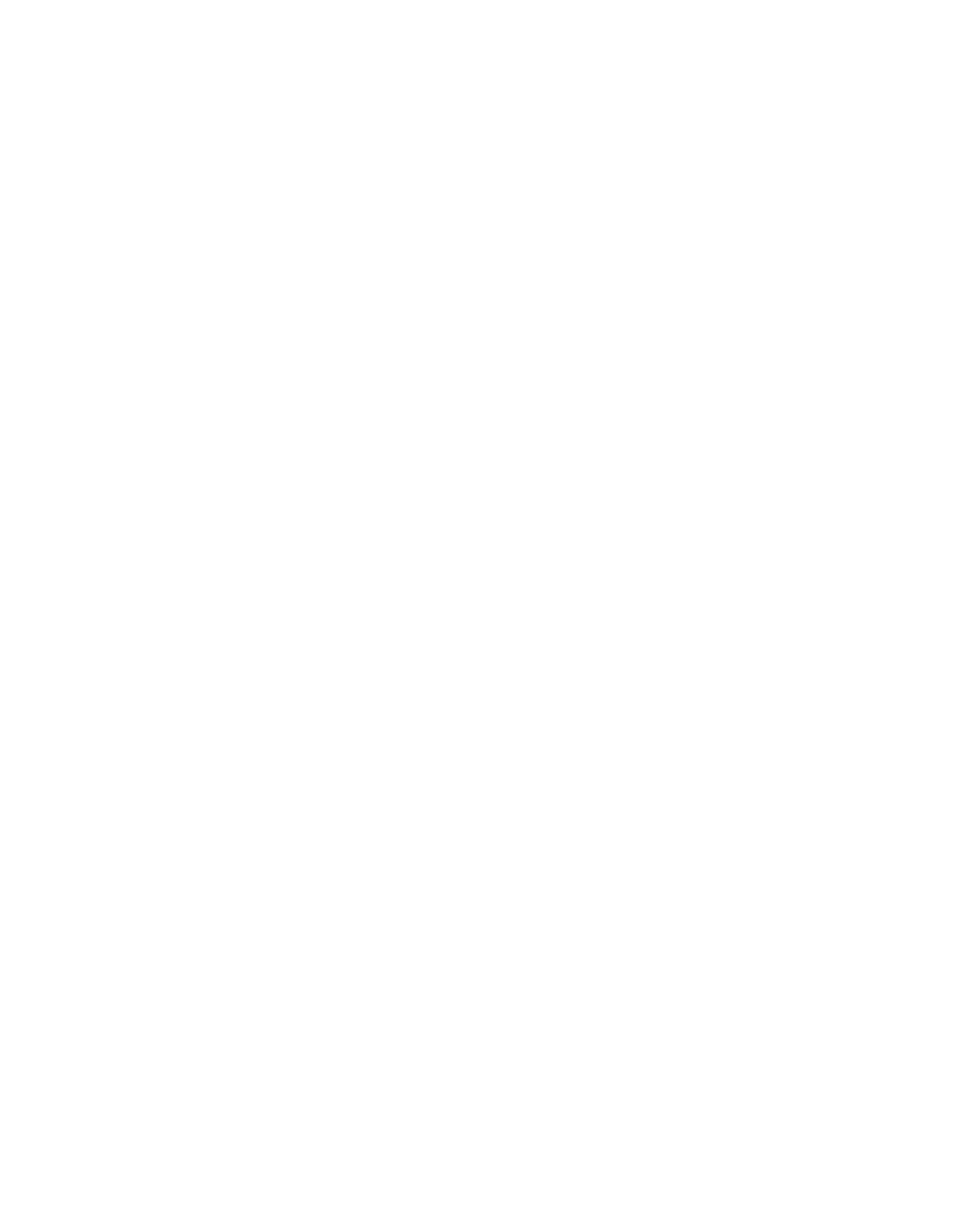

 $\cdot \mathbf{A}_{\text{Base}}$ The 4Base trademark is owned by Cycled Solutions LLC.

|                | CHC - 4BaseScore - Player 4Score by Batting Order<br>CHC140 - 09-09-16 - CHC 2 @ HOU 0<br>WP: Lester - LP: Musgrove - Sv: Chapman - CHC rec 90-50 - Bryant is Top Contributor in CHC win |              |                |                  |                         |              |                |              |                |             |                      |  |  |
|----------------|------------------------------------------------------------------------------------------------------------------------------------------------------------------------------------------|--------------|----------------|------------------|-------------------------|--------------|----------------|--------------|----------------|-------------|----------------------|--|--|
|                |                                                                                                                                                                                          |              |                | <b>Bat Order</b> |                         |              |                |              |                |             |                      |  |  |
| Player         | Team                                                                                                                                                                                     | Position     | $\mathbf{1}$   | $\mathbf{2}$     | 3                       | 4            | 5              | 6            | $\overline{7}$ | 8           | 9                    |  |  |
| <b>Bryant</b>  | CHC                                                                                                                                                                                      | LF           |                | 15               |                         |              |                |              |                |             |                      |  |  |
| Fowler         | CHC                                                                                                                                                                                      | CF           | $\overline{7}$ |                  |                         |              |                |              |                |             |                      |  |  |
| <b>Rizzo</b>   | CHC                                                                                                                                                                                      | 1B           |                |                  | $\overline{\mathbf{3}}$ |              |                |              |                |             |                      |  |  |
| <b>Russell</b> | CHC                                                                                                                                                                                      | SS           |                |                  |                         |              | $\overline{2}$ |              |                |             |                      |  |  |
| <b>Baez</b>    | CHC                                                                                                                                                                                      | 3B           |                |                  |                         |              |                |              |                |             | $\blacktriangleleft$ |  |  |
| Soler          | CHC                                                                                                                                                                                      | DH           |                |                  |                         |              |                | $\mathbf{1}$ |                |             |                      |  |  |
| Heyward        | CHC                                                                                                                                                                                      | RF           |                |                  |                         |              |                |              | $\bullet$      |             |                      |  |  |
| <b>Ross</b>    | CHC                                                                                                                                                                                      | $\mathsf{C}$ |                |                  |                         |              |                |              |                | $\mathbf 0$ |                      |  |  |
| Zobrist        | CHC                                                                                                                                                                                      | 2B           |                |                  |                         | $\mathbf{0}$ |                |              |                |             |                      |  |  |



Scorecard

**GO** - Meal and Fitness Tracker By Iolo

https://itunes.apple.com/us/app/go-meal-and-fitness-track-er/id785910082?mt=8

# CHC - 4Score Box - Player Totals<br>CHC - 14Score Box - Player Total<br>WP: Lester - LP: Musgrove - Sv: Chapman - CHC rec 90-50 - Bryant is Top Contributor in CHC win

| Player        |        | Team Position | Bat<br>Ord #   | Credit For Run          | PA Bases       | BR Bases     | <b>Bases Pushed</b> | Player 4Score  | Appearances    | Productivity<br>Rate |
|---------------|--------|---------------|----------------|-------------------------|----------------|--------------|---------------------|----------------|----------------|----------------------|
| Bryant        | CHC LF |               | 2              | $\overline{2}$          | 5              | $\mathbf{1}$ | $\overline{7}$      | 15             | $\overline{4}$ | 3.750                |
| Fowler        | CHC CF |               | $\mathbf{1}$   | $\pmb{0}$               | 4              | 3            | $\mathsf 0$         | $\overline{7}$ | $\overline{4}$ | 1.750                |
| Rizzo         | CHC 1B |               | 3              | $\pmb{0}$               | $\overline{2}$ | $\pmb{0}$    | $\mathbf{1}$        | 3              | $\overline{4}$ | 0.750                |
| Russell       | CHC SS |               | $\,$ 5 $\,$    | $\mathbf 0$             | $\overline{2}$ | $\mathbf 0$  | $\mathsf 0$         | 2              | $\overline{4}$ | 0.500                |
| Baez          | CHC 3B |               | 9              | $\pmb{0}$               | $\mathbf{1}$   | $\mathsf 0$  | $\pmb{0}$           | $\mathbf{1}$   | $\overline{4}$ | 0.250                |
| Soler         | CHC DH |               | $\,6$          | $\mathbf 0$             | $\mathbf{1}$   | $\mathsf 0$  | $\mathsf 0$         | $\mathbf{1}$   | $\overline{4}$ | 0.250                |
| Heyward       | CHC RF |               | $\overline{7}$ | $\pmb{0}$               | $\pmb{0}$      | 0            | $\pmb{0}$           | $\mathsf 0$    | $\overline{4}$ | 0.000                |
| Ross          | CHC C  |               | 8              | $\mathbf 0$             | $\mathbf 0$    | $\mathsf 0$  | $\pmb{0}$           | $\mathsf 0$    | $\sqrt{4}$     | 0.000                |
| Zobrist       | CHC 2B |               | $\overline{4}$ | $\pmb{0}$               | $\mathbf 0$    | 0            | $\pmb{0}$           | $\pmb{0}$      | $\overline{4}$ | 0.000                |
| <b>Totals</b> |        |               |                | $\overline{\mathbf{c}}$ | 15             | 4            | $\bf 8$             | 29             | 36             | 0.806                |

# EHC - 4Base-Scorecard: CHC140 - 09-09-16 - CHC 2 @ HOU 0 . \* WP: Lester - LP: Musgrove - Sv: Chapman - CHC rec 90-50-Bryant is Top Contributor in CHC win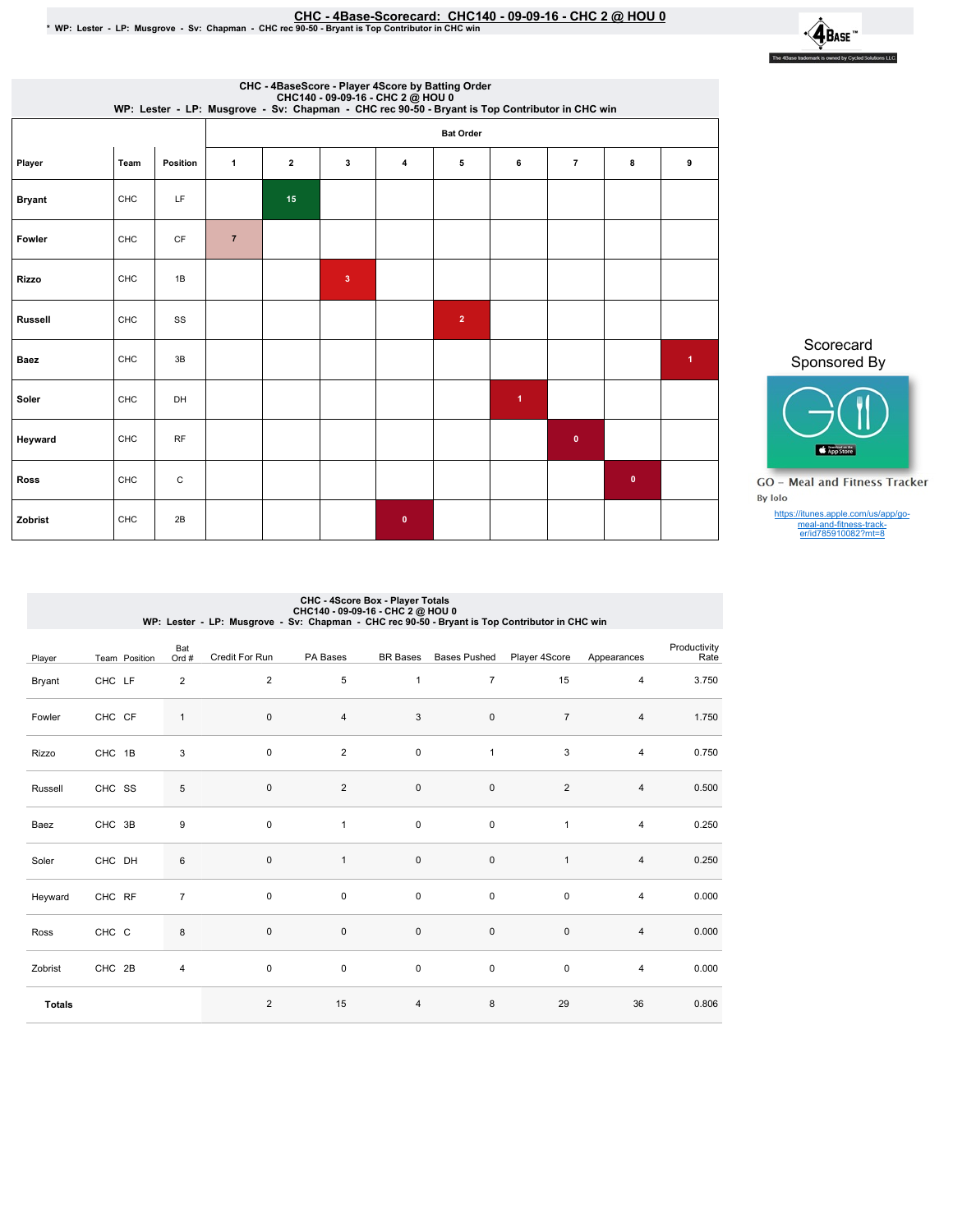|                                                   |  | $8+8$ %DVH6FRUHFDLG $8+8$            |
|---------------------------------------------------|--|--------------------------------------|
| $: 3$ /HMMHJ /3 $0$ XVJURYH 6Y & KDSPDQ & + & UHF |  | % UDOWLY 7RS & ROMMEXWRULD & + & ZLO |
|                                                   |  |                                      |

 $8+8$  # +28

| & + & %DVH6FRUH 30D HU 6FRUHE \%DWLQJ 2 UGHU<br>$8 + 8$<br>$8+8$ # +28               |         |                              |  |  |  |  |           |  |  |  |  |  |  |
|--------------------------------------------------------------------------------------|---------|------------------------------|--|--|--|--|-----------|--|--|--|--|--|--|
| : 3 / HAMMU / 3 0 XVJURYH 6Y & KDSPDQ & + & UHF %UIDQWLV 7RS & RQMLEXWRULQ & + & ZLQ |         |                              |  |  |  |  |           |  |  |  |  |  |  |
|                                                                                      |         |                              |  |  |  |  | %DW2 UGHU |  |  |  |  |  |  |
| 300 HU                                                                               | 7HDP    | 3 RVIMRQ                     |  |  |  |  |           |  |  |  |  |  |  |
| %U DOW                                                                               | $8 + 8$ | $\left( \frac{1}{2} \right)$ |  |  |  |  |           |  |  |  |  |  |  |
| ) RZ OHU                                                                             | $8 + 8$ | &)                           |  |  |  |  |           |  |  |  |  |  |  |
| 5 Y ] R                                                                              | $8 + 8$ | %                            |  |  |  |  |           |  |  |  |  |  |  |
| 5 XVVHO                                                                              | $8 + 8$ | 66                           |  |  |  |  |           |  |  |  |  |  |  |
| %DHJ                                                                                 | $8 + 8$ | %                            |  |  |  |  |           |  |  |  |  |  |  |
| 6ROHU                                                                                | $8 + 8$ | $+$                          |  |  |  |  |           |  |  |  |  |  |  |
| $+HZDUS$                                                                             | $8 + 8$ | 5)                           |  |  |  |  |           |  |  |  |  |  |  |
| 5 RW                                                                                 | $8 + 8$ | &                            |  |  |  |  |           |  |  |  |  |  |  |
| $=$ REULWV                                                                           | $8 + 8$ | %                            |  |  |  |  |           |  |  |  |  |  |  |



<u>KWOSY WACHYDSSON FRP XVDSSJR</u><br>PHDCDQGILWOHAYWOFN<br><u>HULG "PW</u>

|                   |               |     |                                                                                       | & + & 6 FRUH%R[ 30D\HU7RWDOV<br>$8+8$ $8+8$ $\#$ +28 |  |                    |
|-------------------|---------------|-----|---------------------------------------------------------------------------------------|------------------------------------------------------|--|--------------------|
|                   |               |     | : 3 / HMMNU / 3 0 XVJURYH 6Y & KDSPDQ & + & UHF %UIDQWLYRS&RQMLEXWRULQ& + & ZLQ       |                                                      |  |                    |
| 3 DA HU           |               | %DW | 7HDP 3RWLL1RQ 2LG & UHGLV)RU5XQ 3\$%DVHV %6%DVHV %DVHV3XVKHG 300NHU6FRUH \$SSHDUDGFHV |                                                      |  | 3 URGXFWWW<br>5 DM |
| <b>%UDOW</b>      | $8+8$ ()      |     |                                                                                       |                                                      |  |                    |
| ) RZ OHU          | $& 8 + 8 & 8$ |     |                                                                                       |                                                      |  |                    |
| 54]R 8+8 %        |               |     |                                                                                       |                                                      |  |                    |
| 5 XVMHOO          | &+& 66        |     |                                                                                       |                                                      |  |                    |
| $\%DH$ $8+8$ %    |               |     |                                                                                       |                                                      |  |                    |
| 6 ROU 8+8 '+      |               |     |                                                                                       |                                                      |  |                    |
| + H ZDG           | $8+8$ 5)      |     |                                                                                       |                                                      |  |                    |
| 5 RW 8+8 &        |               |     |                                                                                       |                                                      |  |                    |
| $=$ REUMW $8+8$ % |               |     |                                                                                       |                                                      |  |                    |
| 7RWDOV            |               |     |                                                                                       |                                                      |  |                    |
|                   |               |     |                                                                                       |                                                      |  |                    |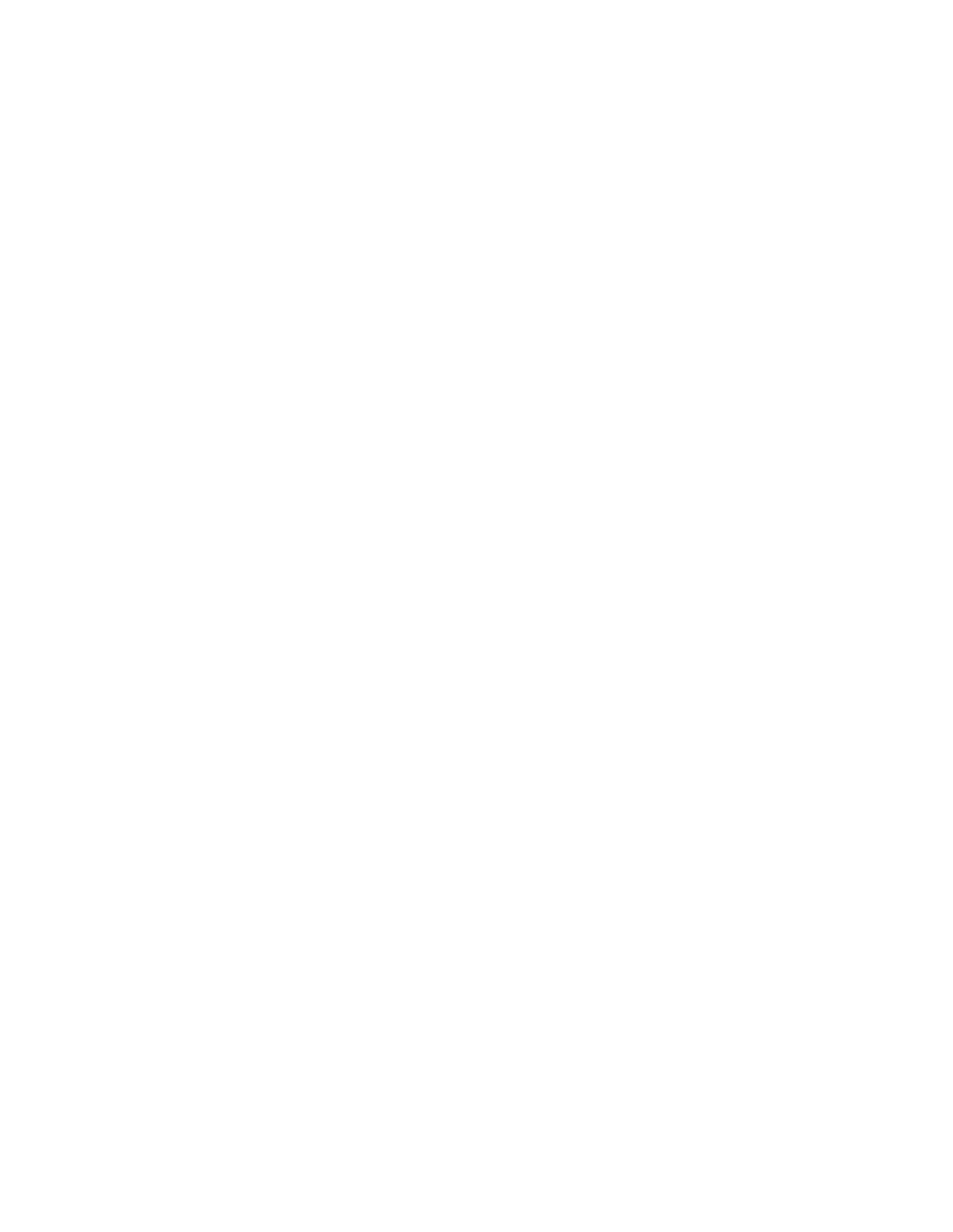| Detail by Bat Order/Player |               |                    |                         |                      |                     |                           |                           |                          |                          |  |  |  |  |
|----------------------------|---------------|--------------------|-------------------------|----------------------|---------------------|---------------------------|---------------------------|--------------------------|--------------------------|--|--|--|--|
| <b>Bat Order</b>           | Player        | Inning             | Play Text               | LOBStatus            | Credit For Run      | PA Bases                  | <b>BR</b> Bases           | <b>Bases Pushed</b>      | Player 4Score            |  |  |  |  |
|                            |               | 01                 | 8. Triple               | Left on 3rd          | $\mathbb O$         | $\ensuremath{\mathsf{3}}$ | $\mathsf{O}\xspace$       | $\mathbf 0$              | $\mathsf 3$              |  |  |  |  |
|                            |               | 03                 | $\mathsf K$             |                      | $\mathsf{O}\xspace$ | $\mathsf{O}\xspace$       | $\mathsf{O}\xspace$       | $\mathbf 0$              | $\mathsf{O}\xspace$      |  |  |  |  |
| $\mathbf{1}$               | Fowler        | 05                 | Walk                    |                      | $\mathsf{O}\xspace$ | $\mathbf{1}$              | $\ensuremath{\mathsf{3}}$ | $\mathbf 0$              | $\overline{4}$           |  |  |  |  |
|                            |               | 07                 | $\sf K$                 |                      | $\mathbf 0$         | $\mathsf{O}\xspace$       | $\mathsf 0$               | $\mathsf 0$              | $\mathsf{O}\xspace$      |  |  |  |  |
|                            |               |                    |                         | <b>Player Totals</b> | $\underline{0}$     | $\overline{4}$            | $\underline{3}$           | $\underline{0}$          | $\overline{L}$           |  |  |  |  |
|                            |               | 01                 | Κ                       |                      | $\mathbf 0$         | $\mathsf{O}\xspace$       | $\mathsf{O}\xspace$       | $\mathbf 0$              | $\mathsf{O}\xspace$      |  |  |  |  |
|                            |               | 03                 | Walk                    | Left on 2nd          | $\mathbf 0$         | $\mathbf{1}$              | $\mathbf{1}$              | $\mathbf 0$              | $\sqrt{2}$               |  |  |  |  |
| $\sqrt{2}$                 | <b>Bryant</b> | 05                 | .HomeRun                |                      | $\sqrt{2}$          | $\overline{4}$            | $\mathsf 0$               | $\overline{7}$           | 13                       |  |  |  |  |
|                            |               | $07$               | $\boldsymbol{9}$        |                      | $\mathbb O$         | $\mathsf{O}\xspace$       | $\mathsf{O}\xspace$       | $\mathbb O$              | $\mathsf{O}\xspace$      |  |  |  |  |
|                            |               |                    |                         | <b>Player Totals</b> | $\overline{2}$      | $\overline{5}$            | $\overline{1}$            | $\underline{7}$          | 15                       |  |  |  |  |
|                            |               | 01                 | Walk                    | Left on 1st          | $\mathsf{O}\xspace$ | $\mathbf{1}$              | $\mathsf{O}\xspace$       | $\mathbf 0$              | $\mathbf{1}$             |  |  |  |  |
|                            |               | 03                 | <b>HBP</b>              | Left on 1st          | $\mathbf 0$         | $\mathbf{1}$              | $\mathsf{O}\xspace$       | $\mathbf{1}$             | $\sqrt{2}$               |  |  |  |  |
| $\ensuremath{\mathsf{3}}$  | Rizzo         | 05                 | 8                       |                      | $\,0\,$             | $\mathsf{O}\xspace$       | $\mathsf 0$               | $\mathbb O$              | $\mathsf{O}\xspace$      |  |  |  |  |
|                            |               | 08                 | $\overline{\mathbf{4}}$ |                      | $\mathbf 0$         | $\mathsf{O}\xspace$       | $\mathsf 0$               | $\mathsf 0$              | $\mathsf{O}\xspace$      |  |  |  |  |
|                            |               |                    |                         | <b>Player Totals</b> | $\underline{0}$     | $\overline{2}$            | $\underline{0}$           | $\underline{\mathbf{1}}$ | $\overline{3}$           |  |  |  |  |
|                            |               | 01                 | $\sf K$                 |                      | $\mathbf 0$         | $\mathsf{O}\xspace$       | $\mathsf 0$               | $\mathbb O$              | $\mathsf{O}\xspace$      |  |  |  |  |
|                            |               | 03                 | $3 - 1$                 |                      | $\mathbb O$         | $\mathsf{O}\xspace$       | $\mathsf 0$               | $\mathsf 0$              | $\mathsf{O}\xspace$      |  |  |  |  |
| $\overline{4}$             | Zobrist       | 06                 | Κ                       |                      | $\mathbf 0$         | $\mathsf{O}\xspace$       | $\mathsf 0$               | $\mathsf 0$              | $\mathsf{O}\xspace$      |  |  |  |  |
|                            |               | ${\bf 08}$         | $\sf K$                 |                      | $\mathsf{O}\xspace$ | $\mathsf{O}\xspace$       | $\mathsf{O}\xspace$       | $\mathbf 0$              | $\mathsf{0}$             |  |  |  |  |
|                            |               |                    |                         | <b>Player Totals</b> | $\underline{0}$     | $\underline{0}$           | $\underline{0}$           | $\underline{0}$          | $\underline{0}$          |  |  |  |  |
| $\,$ 5 $\,$                |               | $01$               | 3U                      |                      | $\mathbb O$         | $\mathsf{O}\xspace$       | $\mathsf{O}\xspace$       | $\mathbb O$              | $\mathsf{O}\xspace$      |  |  |  |  |
|                            |               | 04                 | $\pmb{4}$               |                      | $\mathbf 0$         | $\mathsf{O}\xspace$       | $\mathsf{O}\xspace$       | $\mathsf 0$              | $\mathsf{O}\xspace$      |  |  |  |  |
|                            | Russell       | 06                 | $\bf8$                  |                      | $\mathbb O$         | $\mathsf{O}\xspace$       | $\mathsf{O}\xspace$       | $\mathbf 0$              | $\mathsf{O}\xspace$      |  |  |  |  |
|                            |               | 08                 | 8.Double                | Left on 2nd          | $\mathsf 0$         | $\overline{2}$            | $\mathsf 0$               | $\mathbf 0$              | $\sqrt{2}$               |  |  |  |  |
|                            |               |                    |                         | <b>Player Totals</b> | $\underline{0}$     | $\overline{2}$            | $\underline{0}$           | $\underline{0}$          | $\overline{2}$           |  |  |  |  |
|                            |               | $02\,$             | $\overline{7}$          |                      | $\mathbb O$         | $\mathsf{O}\xspace$       | 0                         | 0                        | $\mathsf{O}\xspace$      |  |  |  |  |
|                            |               | 04                 | 3                       |                      | $\overline{0}$      | $\overline{0}$            | $\overline{0}$            | $\overline{0}$           | 0                        |  |  |  |  |
| 6                          | Soler         | 06                 | 9.Single                | Left on 1st          | $\mathsf{O}\xspace$ | $\mathbf{1}$              | $\mathsf{O}\xspace$       | $\mathsf{O}\xspace$      | $\mathbf{1}$             |  |  |  |  |
|                            |               | ${\bf 08}$         | $\bf 8$                 |                      | $\mathbb O$         | $\mathsf{O}\xspace$       | $\mathsf{O}\xspace$       | $\mathbb O$              | $\mathbf 0$              |  |  |  |  |
|                            |               |                    |                         | <b>Player Totals</b> | $\underline{0}$     | $\overline{1}$            | $\underline{0}$           | $\underline{0}$          | $\underline{\mathbf{1}}$ |  |  |  |  |
|                            |               | $02\,$             | $\,$ 5 $\,$             |                      | $\mathsf{O}\xspace$ | $\mathsf{O}\xspace$       | $\mathsf{O}\xspace$       | $\mathsf{O}\xspace$      | $\mathsf{O}\xspace$      |  |  |  |  |
|                            |               | 04                 | 3U                      |                      | $\mathsf 0$         | $\mathsf{O}\xspace$       | $\mathsf{O}\xspace$       | $\mathbf 0$              | $\mathsf{O}\xspace$      |  |  |  |  |
| $\overline{7}$             | Heyward       | 06                 | $\bf 8$                 |                      | $\mathbb O$         | $\mathsf{O}\xspace$       | $\mathsf{O}\xspace$       | $\mathbf 0$              | $\mathsf{O}\xspace$      |  |  |  |  |
|                            |               | $09\,$             | $\bf 8$                 |                      | $\mathbb O$         | $\mathsf{O}\xspace$       | $\mathsf{O}\xspace$       | $\mathsf{O}\xspace$      | $\mathsf{O}\xspace$      |  |  |  |  |
|                            |               |                    |                         | <b>Player Totals</b> | $\underline{0}$     | $\underline{0}$           | $\underline{0}$           | $\underline{0}$          | $\underline{0}$          |  |  |  |  |
|                            |               | $02\,$             | Κ                       |                      | $\mathbb O$         | $\mathsf{O}\xspace$       | $\mathsf{O}\xspace$       | $\mathsf{O}\xspace$      | $\mathsf{O}\xspace$      |  |  |  |  |
|                            |               | 05                 | $\boldsymbol{7}$        |                      | $\mathsf{O}\xspace$ | $\mathsf{O}\xspace$       | $\mathsf{O}\xspace$       | $\mathsf{O}\xspace$      | $\mathsf{O}\xspace$      |  |  |  |  |
| $\bf 8$                    | Ross          | $07\,$             | $\mathsf K$             |                      | $\mathsf{O}\xspace$ | $\mathsf{O}\xspace$       | $\mathsf 0$               | $\mathbf 0$              | $\mathsf{0}$             |  |  |  |  |
|                            |               | $09\,$             | $\,$ 5 $\,$             |                      | $\mathsf{O}\xspace$ | $\mathsf{O}\xspace$       | $\mathsf{O}\xspace$       | $\mathsf{O}\xspace$      | $\mathsf{O}\xspace$      |  |  |  |  |
|                            |               |                    |                         | <b>Player Totals</b> | $\underline{0}$     | $\underline{0}$           | $\underline{0}$           | $\underline{0}$          | $\underline{0}$          |  |  |  |  |
|                            |               | 03                 | $4 - 3$                 |                      | $\mathsf{O}\xspace$ | $\mathsf{O}\xspace$       | $\mathsf{O}\xspace$       | $\mathbf 0$              | $\mathsf{O}\xspace$      |  |  |  |  |
|                            |               | $05\,$             | $\bf 8$                 |                      | $\mathbb O$         | $\mathsf{O}\xspace$       | $\mathsf{O}\xspace$       | $\mathsf{O}\xspace$      | $\mathsf{O}\xspace$      |  |  |  |  |
| $\boldsymbol{9}$           | Baez          | $07\,$             | 1.Single (bunt)         | Left on 1st          | $\mathbf 0$         | $\mathbf{1}$              | $\mathsf 0$               | $\mathbf 0$              | 1                        |  |  |  |  |
|                            |               | $09\,$             | $1 - 3$                 |                      | $\mathsf 0$         | $\mathsf{O}\xspace$       | $\mathsf 0$               | $\mathbf 0$              | $\mathsf{O}\xspace$      |  |  |  |  |
|                            |               |                    |                         | <b>Player Totals</b> | $\underline{0}$     | $\overline{1}$            | $\underline{0}$           | $\underline{0}$          | $\overline{1}$           |  |  |  |  |
|                            |               | <b>Grand Total</b> |                         |                      | $\overline{2}$      | 15                        | $\underline{4}$           | $\underline{8}$          | 29                       |  |  |  |  |

## <u>CHC - 4Base-Scorecard: CHC140 - 09-09-16 - CHC 2 @ HOU 0</u>

\*WP:Lester-LP:Musgrove-Sv:Chapman-CHCrec90-50-BryantisTopContributorinCHCwin